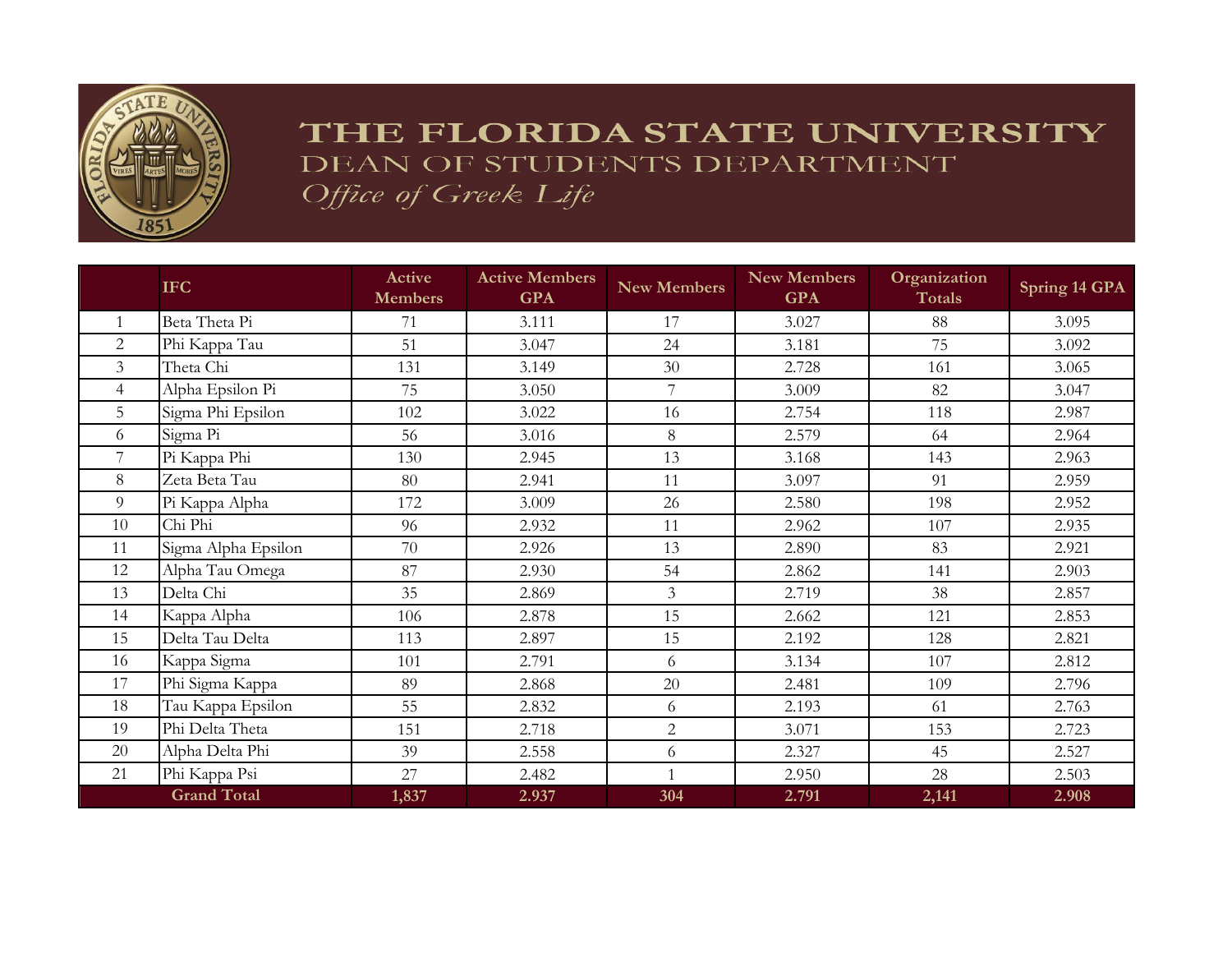|                | <b>MGC</b>            | Active<br><b>Members</b> | <b>Active Members</b><br><b>GPA</b> | <b>New Members</b> | New Members<br><b>GPA</b> | Organization<br>Totals | Spring 14 GPA |
|----------------|-----------------------|--------------------------|-------------------------------------|--------------------|---------------------------|------------------------|---------------|
|                | Sigma Beta Rho        | 14                       | 3.018                               |                    | 3.151                     | 18                     | 3.045         |
| 2              | Omega Phi Beta        |                          | $**$                                | 4                  | 3.250                     |                        | 2.953         |
| 3              | Sigma Lambda Beta     | $^{\circ}$               | 2.922                               | $- -$              | $\qquad \qquad -$         |                        | 2.922         |
| $\overline{4}$ | Kappa Delta Chi       | 16                       | 2.958                               | 8                  | 2.800                     | 24                     | 2.904         |
| 5              | Theta Nu Xi           | 8                        | 2.651                               | 8                  | 2.933                     | 16                     | 2.776         |
| -6             | Lambda Theta Alpha    | $^{\circ}$               | 2.706                               |                    | 2.705                     | 13                     | 2.706         |
|                | Sigma Iota Alpha      |                          | 2.606                               | 3                  | 2.644                     | 8                      | 2.622         |
| 8              | alpha Kappa Delta Phi | 20                       | 2.531                               | 3                  | 2.993                     | 23                     | 2.618         |
| 9              | Lambda Theta Phi      | $\mathfrak{D}$           | 2.944                               | $\mathcal{L}$      | 2.344                     |                        | 2.500         |
| 10             | Phi Iota Alpha        | 8                        | 2.523                               | 6                  | 2.119                     | 14                     | 2.350         |
|                | <b>Grand Total</b>    | 86                       | 2.748                               | 45                 | 2.763                     | 131                    | 2.753         |

|   | <b>NPHC</b>        | <b>Active</b><br><b>Members</b> | <b>Active Members</b><br><b>GPA</b> | <b>New Members</b> | <b>New Members</b><br><b>GPA</b> | Organization<br>Totals | Spring 14 GPA |
|---|--------------------|---------------------------------|-------------------------------------|--------------------|----------------------------------|------------------------|---------------|
|   | Omega Psi Phi      | $- -$                           | $- -$                               | 10                 | 3.097                            | 10                     | 3.097         |
| ⌒ | Zeta Phi Beta      | 10                              | 3.199                               |                    | 2.648                            | 16                     | 2.984         |
|   | Delta Sigma Theta  | $- -$                           | $- -$                               | 66                 | 2.741                            | -66                    | 2.741         |
|   | Phi Beta Sigma     |                                 | 2.685                               | $- -$              | $- -$                            |                        | 2.685         |
|   | Kappa Alpha Psi    |                                 | 2.629                               |                    | 2.428                            | 25                     | 2.577         |
|   | Alpha Phi Alpha    | 19                              | 2.066                               | $- -$              | $- -$                            | 19                     | 2.066         |
|   | <b>Grand Total</b> | 52                              | 2.517                               | 90                 | 2.749                            | 142                    | 2.661         |